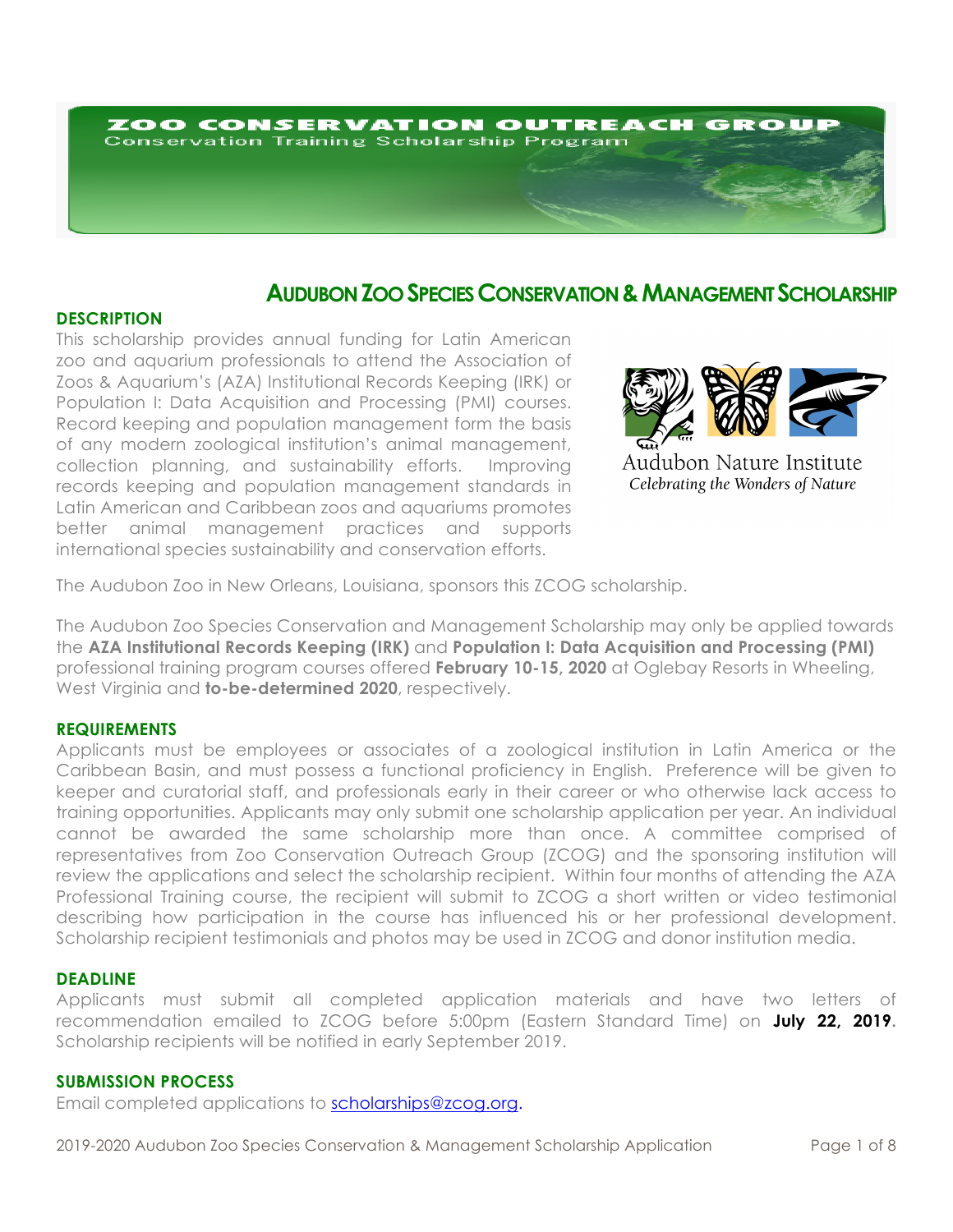# **APPLICATION INSTRUCTIONS**

# **Applications must be written and submitted in English.**

Applications submitted in any language other than English will be disqualified from consideration.

Please use the space provided in the attached application to fill in the following information:

- **I. Contact Information**. Provide your complete name and personal contact information along with information about your current institution, department, and professional title/position.
- **II. Professional Training Course Selection**. This scholarship may be used to attend the AZA Institutional Records Keeping (IRK) or Population I: Data Acquisition and Processing (PMI) courses.
- **III. Professional Experience**. Provide information about your last three professional positions, beginning with your current job. List your title/position, dates employed, and supervisor's name and title. Briefly describe the main duties performed in each position.
- **IV. Education**. Provide information about post-secondary degrees, including any programs you are currently attending. List the name of the college or university, location of the school, dates attended, degree received, and program specialization or major.
- **V. Professional Training**. List any additional professional training you have received, such as national or international training courses, including previous AZA Professional Training Program courses. Indicate whether you have ever received a ZCOG Conservation Training Scholarship and, if so, the scholarship date and course attended.
- **VI. Professional Involvement**. In this section, provide evidence of how you have contributed to your profession. List activities such as involvement in cooperative efforts with regional associations (e.g. ALPZA, SZB, AZCARM, ACOPAZOA etc.) and AZA member institutions, attendance at professional conferences, workshops and seminars (including date of attendance), membership in professional organizations, service on committees (including dates of service), publication of articles or papers (including titles and dates of publication), and professional honors received. *Note: the absolute extent of your experience is not as important as your ability to clearly demonstrate the significance of your involvement at this stage in your career.*
- **VII. Reasons for Attending This Course**. The short essay questions in this section ask you to describe how your participation in the chosen AZA Professional Development Training Program course will contribute to your professional development goals and benefit your current institution. Your responses should clearly and succinctly address each question in this section.

**1. Describe how participation in this course will help you achieve your professional goals as they relate to animal collection management and conservation.** *The strongest responses are those in which the applicant's own professional goals are clearly stated and directly linked to the specific course objectives*. Since preference is given to professionals early in their career, or who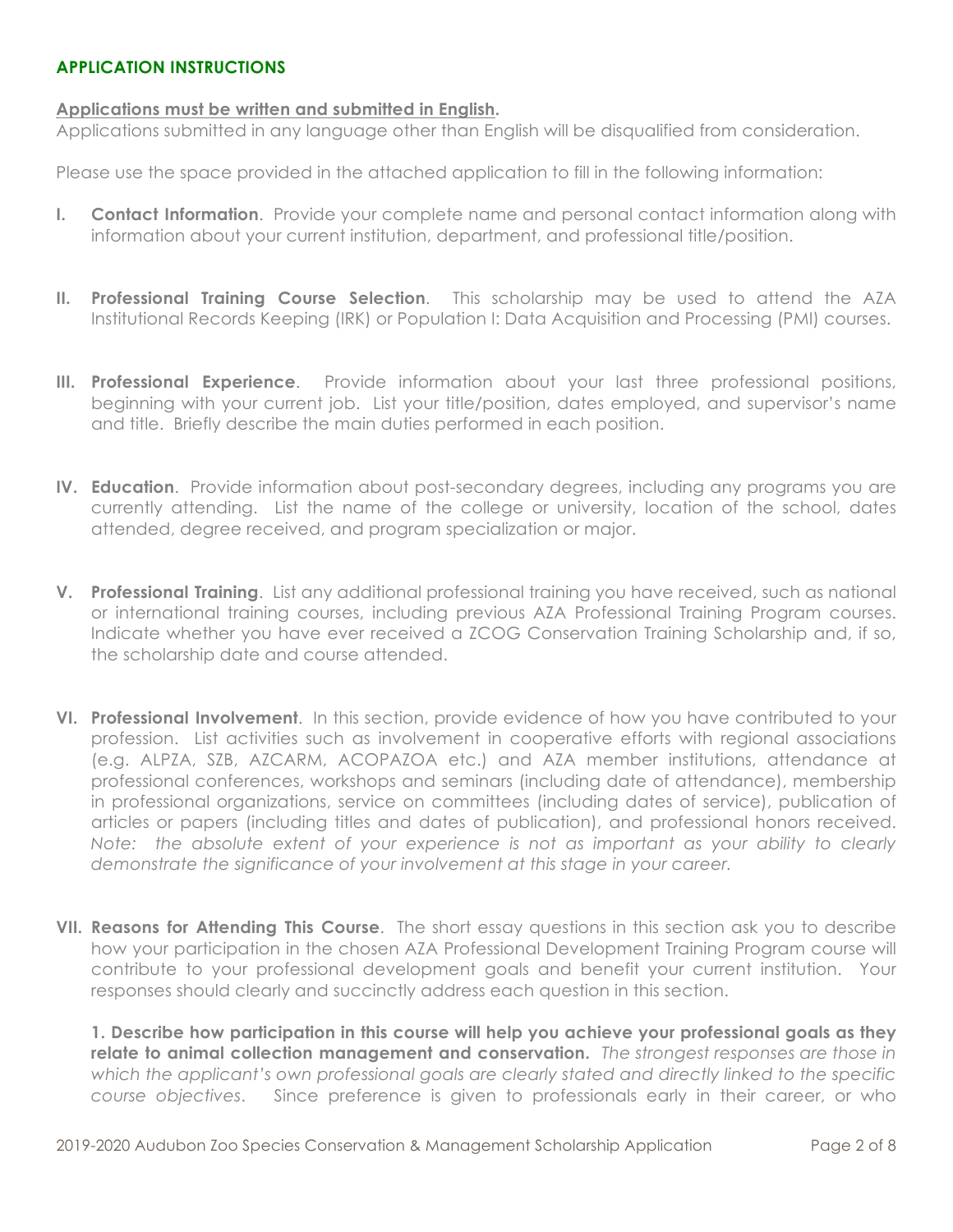otherwise lack access to training opportunities, indicate if the course provides a unique opportunity for training. If you have had opportunities to attend other training programs, indicate how the current course will add something new to your professional development. *The strongest responses are also those that demonstrate that the training opportunity is likely to have a major impact on the applicant's professional development*.

**2. Explain how participation in this course will improve your institution's animal records keeping and/or population management programs.** The strongest responses are those in which the applicant *clearly states how the skills gained through course participation will be applied to his or her institution's programs*, and also those that demonstrate that the *training opportunity is likely to have a major impact on the applicant's institutional programing*.

**3. Describe a recent experience or accomplishment that demonstrates your commitment to zoobased conservation**. Provide a clear example of a recent experience or accomplishment and describe how that experience demonstrates your commitment to conservation.

- **VIII. Letters of Recommendation**. List the names, institutions, titles, and contact information for both individuals writing your letters of recommendation.
- **IX. Signature**. Make sure that you sign and date the application before submission!

# **QUESTIONS**

Contact Zoo Conservation Outreach Group (ZCOG) at scholarships@zcog.org.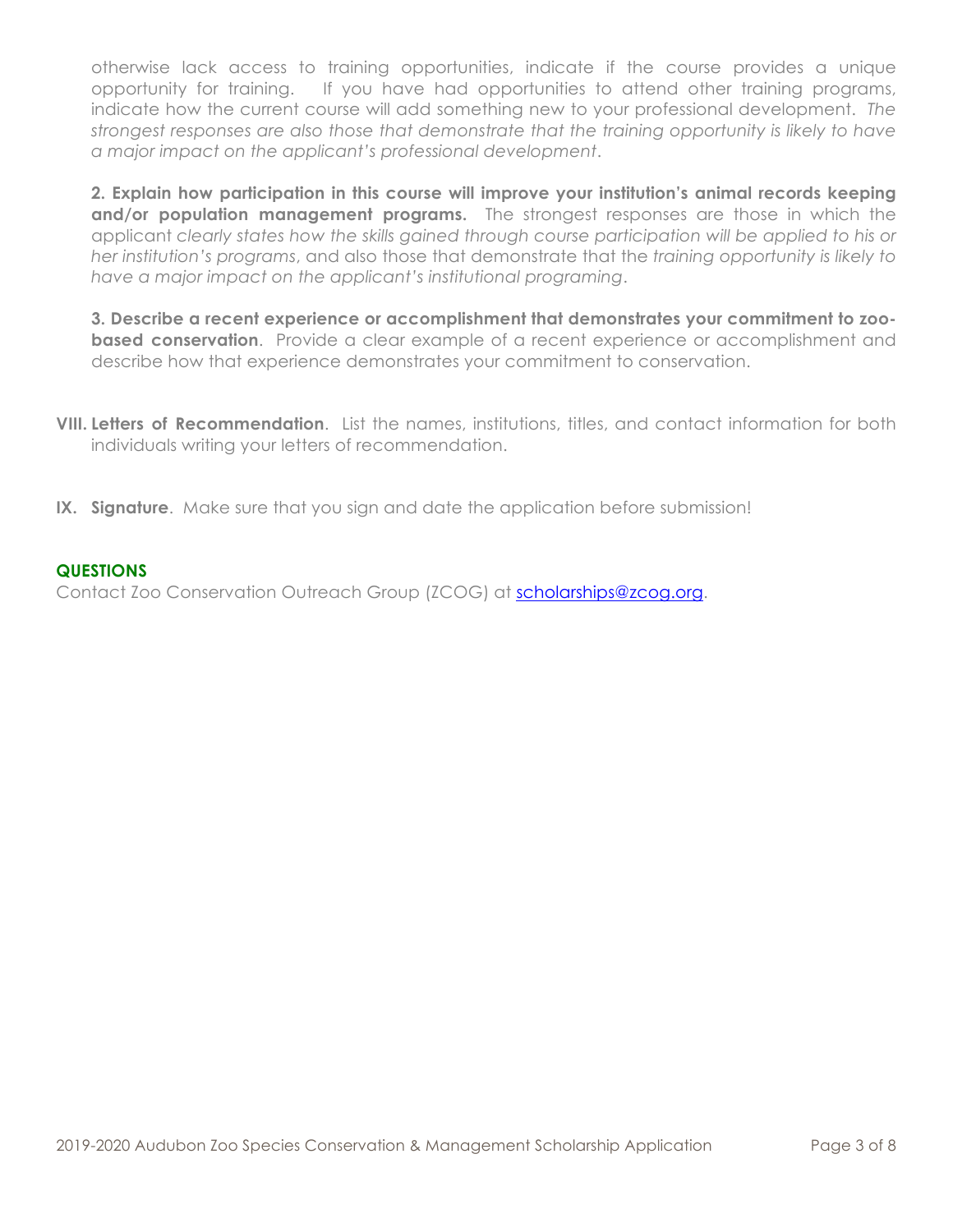# **Zoo Conservation Outreach Group**



# **CONSERVATION TRAINING SCHOLARSHIP PROGRAM: APPLICATION**

# **I. CONTACT INFORMATION**

# **II. PROFESSIONAL TRAINING COURSE SELECTION**

This scholarship is for participation in the **Institutional Records Keeping** course held February 10-15, 2020, at Oglebay Resort in Wheeling, West Virginia - **www.aza.org/institutional-records-keeping** or Population I: Data Acquisition and Processing (PMI) course held at a location to-be determined in 2020 - **https://www.aza.org/PMI**

If you do not receive the scholarship and plan to take the course anyway, please note this does not represent a reserved space in an AZA course.

# **III. PROFESSIONAL EXPERIENCE**

**(Begin with most current)**

Current Title:

Dates Employed (MM/YYYY): \_\_\_\_\_\_\_\_\_\_- \_\_\_\_\_\_\_\_\_\_\_\_

Name of your immediate supervisor:

Supervisor's Title:

Briefly describe the main duties of your present position (500 character maximum):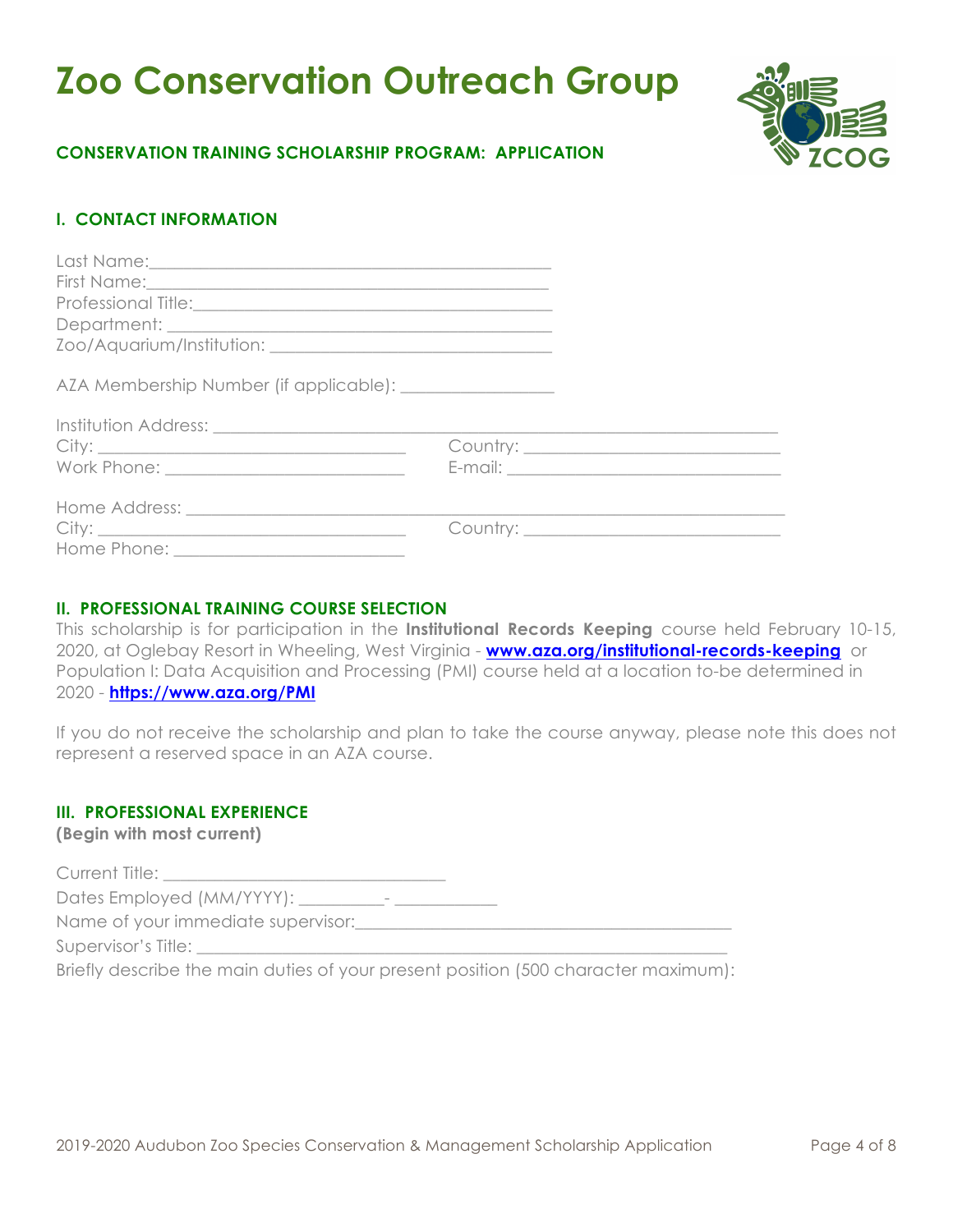| Former Title: |  |
|---------------|--|
|               |  |

Institution: \_\_\_\_\_\_\_\_\_\_\_\_\_\_\_\_\_\_\_\_\_\_\_\_\_\_\_\_\_\_\_\_\_\_\_\_\_\_\_\_\_\_\_\_\_\_\_\_\_\_\_\_\_\_\_\_\_\_\_\_\_\_\_\_\_\_\_\_

Dates Employed (MM/YYYY): \_\_\_\_\_\_\_\_\_\_ - \_\_\_\_\_\_\_\_\_\_\_

Briefly describe the main duties of your present position (500 character maximum):

 $\mathcal{F}_\text{max}$  and the contribution of the contribution of the contribution of the contribution of the contribution of the contribution of the contribution of the contribution of the contribution of the contribution of the

Former Title: \_\_\_\_\_\_\_\_\_\_\_\_\_\_\_\_\_\_\_\_\_\_\_\_\_\_\_\_\_\_\_\_\_\_\_\_\_\_\_\_\_\_\_\_\_\_\_\_\_\_\_\_\_\_\_\_\_\_\_\_\_\_\_\_\_\_\_ Institution: \_\_\_\_\_\_\_\_\_\_\_\_\_\_\_\_\_\_\_\_\_\_\_\_\_\_\_\_\_\_\_\_\_\_\_\_\_\_\_\_\_\_\_\_\_\_\_\_\_\_\_\_\_\_\_\_\_\_\_\_\_\_\_\_\_\_\_\_\_

Dates at Institution (MM/YYYY): \_\_\_\_\_\_\_\_\_\_\_ - \_\_\_\_\_\_\_\_\_\_\_\_

Briefly describe the main duties of your present position (500 character maximum):

# **IV. EDUCATION**

**(Begin with most current)**

| Dates Attended (MM/YYYY): __________- - ______________ |
|--------------------------------------------------------|
|                                                        |
|                                                        |
|                                                        |
|                                                        |
|                                                        |
| Dates Attended (MM/YYYY): __________- - __________     |
|                                                        |
|                                                        |
|                                                        |
|                                                        |
|                                                        |
| Dates Attended (MM/YYYY): __________- - __________     |
|                                                        |
|                                                        |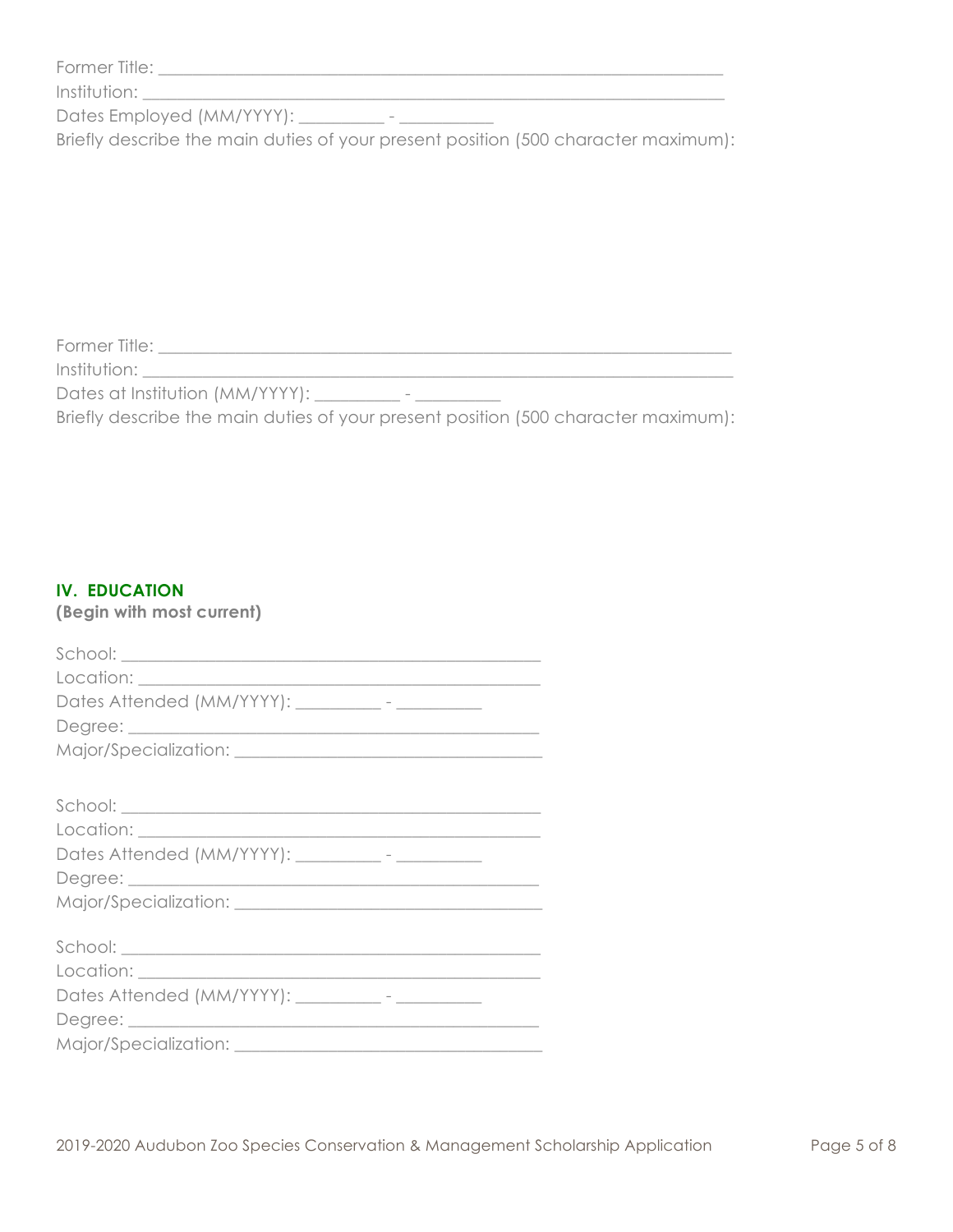# **V. PROFESSIONAL TRAINING**

1. Have you ever received a ZCOG Conservation Training Scholarship?

If yes, please list date of scholarship and course attended:

2. Please list all professional training courses that you have attended nationally or internationally, including AZA professional development training programs:

# **VI. PROFESSIONAL INVOLVEMENT**

To demonstrate your professional involvement, please list the following: *Note: the absolute extent of your experience is not as important as your ability to clearly demonstrate the significance of your involvement at this stage in your career.* 

- Involvement in any cooperative animal collection and management efforts with AZA member institutions or other regional partners (e.g. ALPZA, SZB, AZCARM, ACOPAZOA etc.)
- Conferences, workshops, and seminars attended, including year of attendance
- Professional memberships or affiliations
- Committees on which you have served, including dates of service
- Professional honors you have received
- Articles or papers published, including titles and dates of publication [Maximum 1000 characters]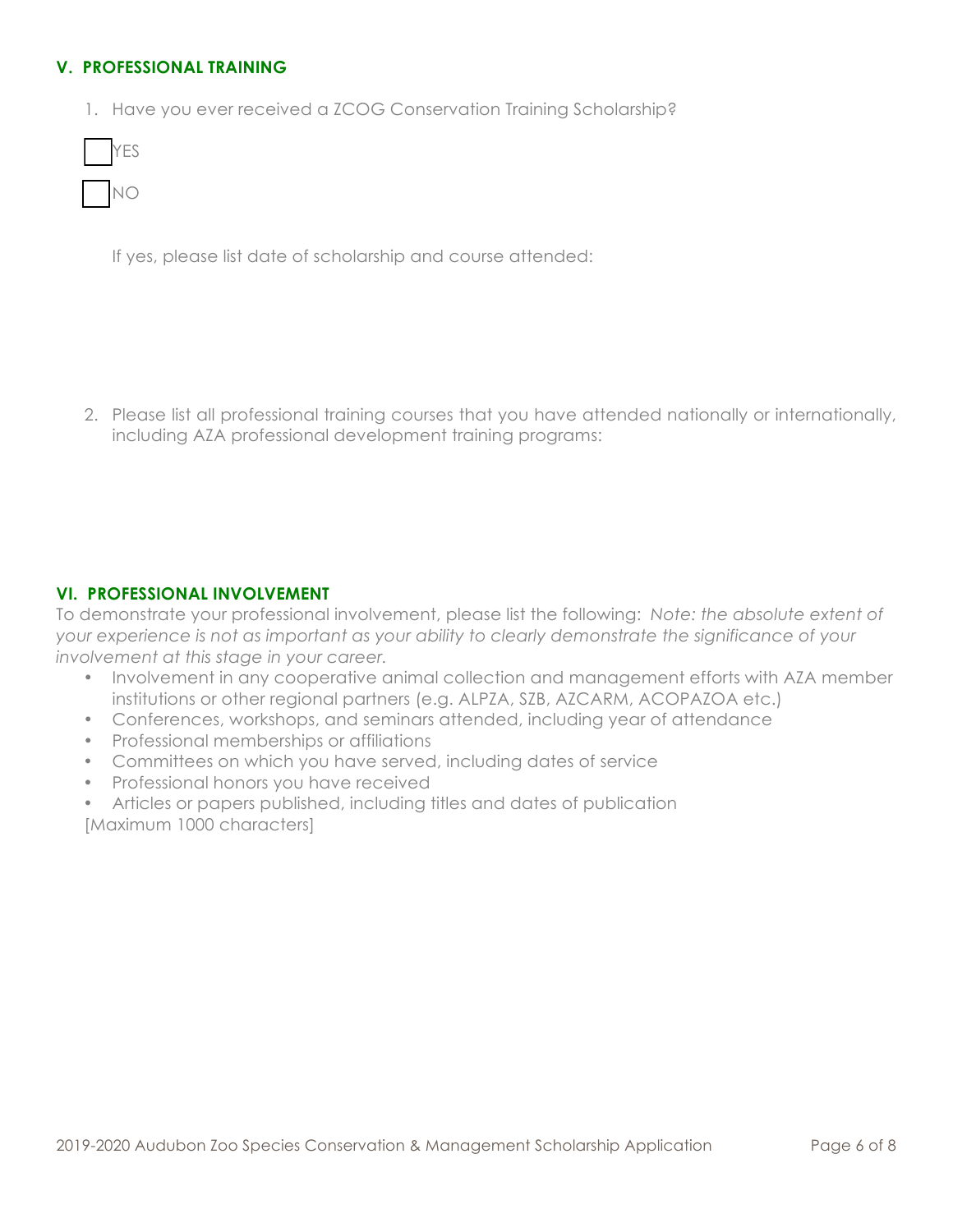# **VII. REASONS FOR ATTENDING THIS COURSE**

1. Describe how participating in this AZA Professional Training program course will help you achieve **your professional goals** as they relate to animal collection management and conservation. [*Note: In this response, focus on how the program will impact your own personal/professional development and goals—there will be space in the next question to discuss impacts to your institution. Since preference will be given to professionals early in their career, or who otherwise lack access to training opportunities, please indicate if this program provides a unique opportunity for training. If you have had the opportunity to attend other training programs, indicate how the current program will add something new to your professional development*.] [Maximum 1500 characters]

2. Explain how your participation in this course will help improve **your institution's** and/or **your regional zoo & aquarium association's** animal records keeping and/or population management programs. [Maximum 1500 characters]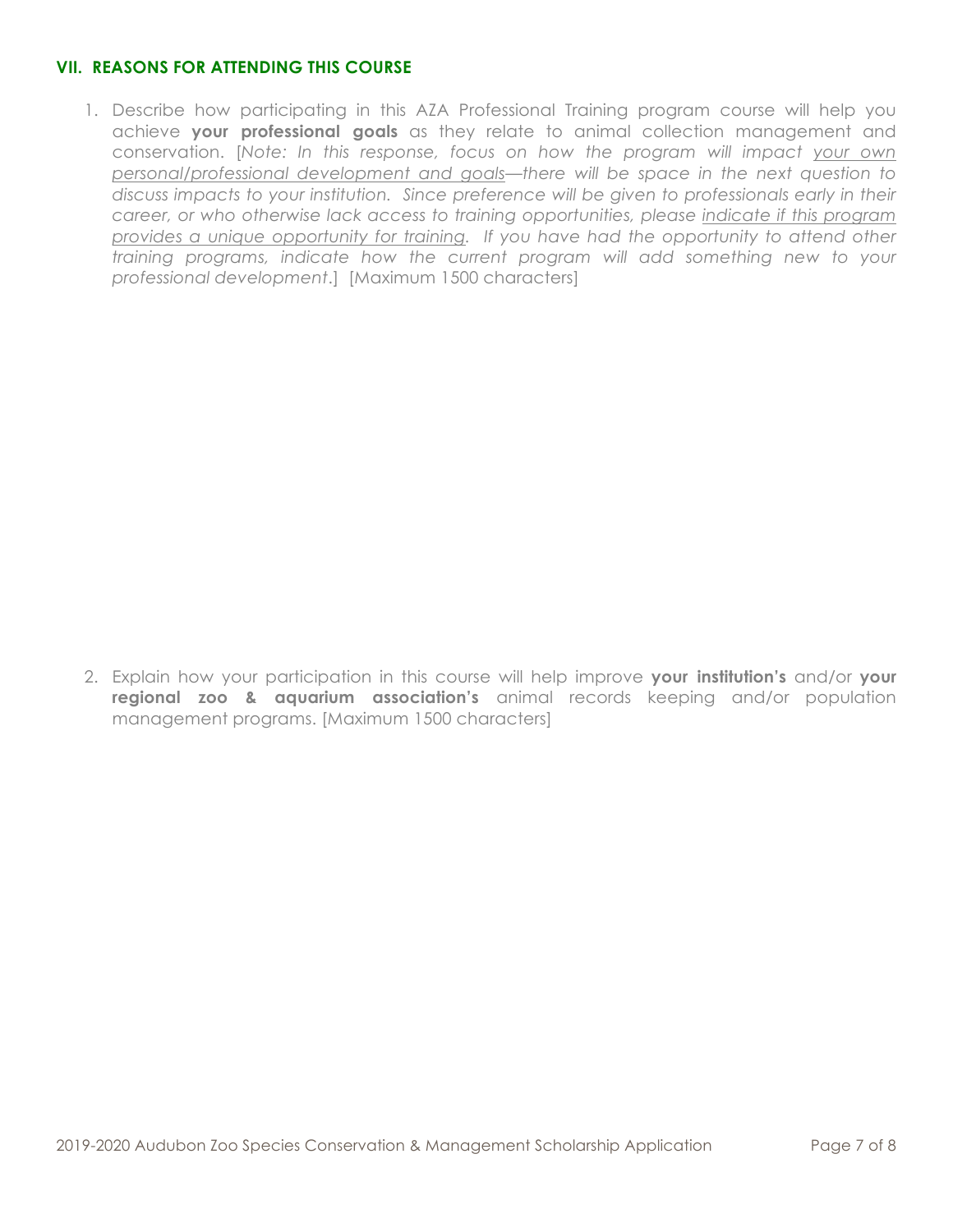3. Describe a recent experience or accomplishment that demonstrates your commitment to zoo or aquarium-based wildlife conservation. [Maximum 2000 characters]